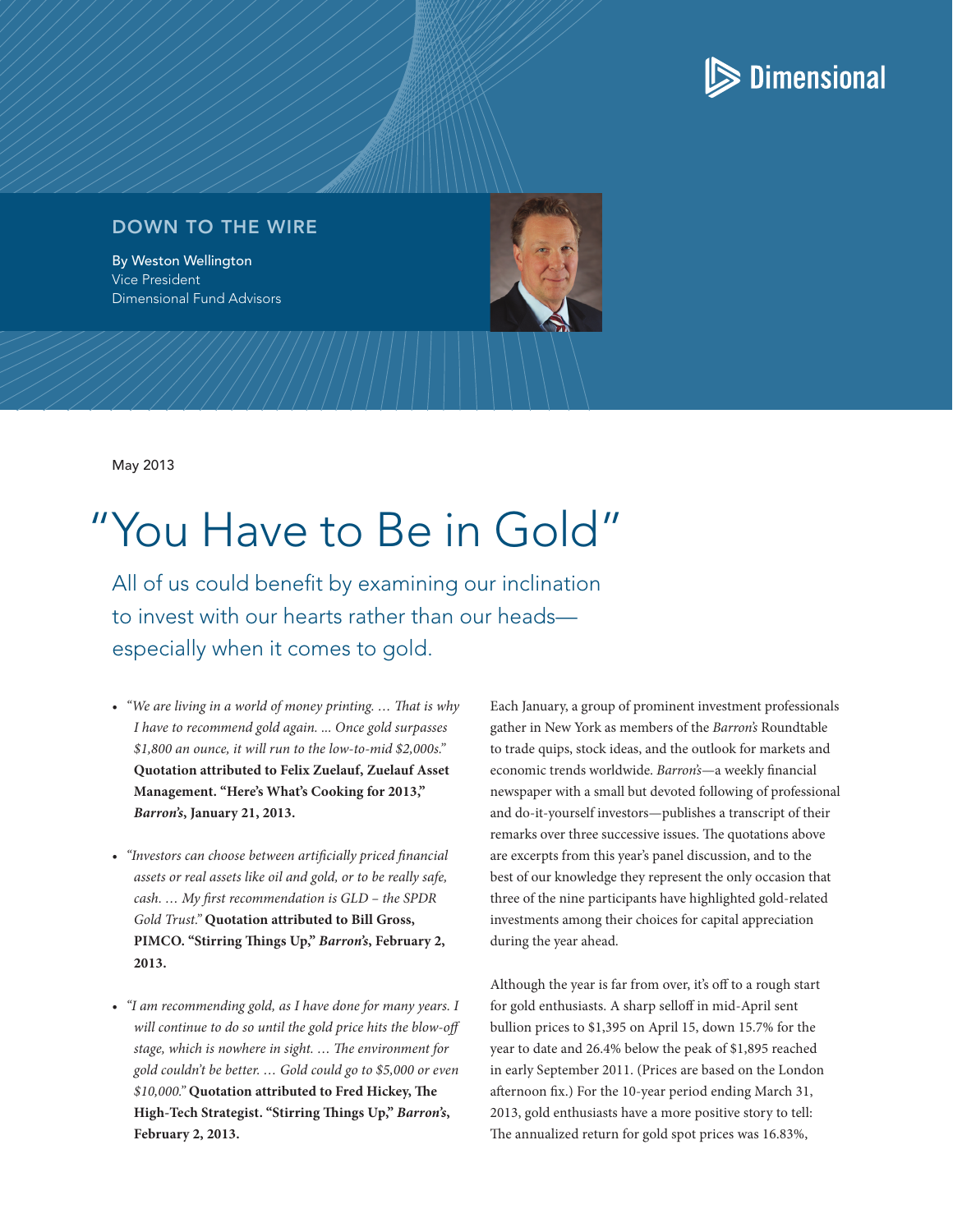compared to annualized total returns of 8.53% for the S&P 500 Index, 10.19% for the MSCI EAFE Index, 17.41% for the MSCI Emerging Markets Index, and 2.34% for the S&P Goldman Sachs Commodity Index.

Taking a somewhat longer view, for the 40-year period ending March 31, 2013, gold performed in line with many widely followed fixed income benchmarks, while lagging behind most equity indices. We find it ironic that the return on gold over the past four decades is essentially indistinguishable from five-year US Treasury notes, often scorned by gold advocates as "certificates of confiscation."

Considering the volatility of gold prices, even a 40-year period is too short to provide conclusive evidence regarding gold's expected return. And the issue is further clouded by shifts through time in the legality of gold ownership and its changing role in various monetary systems worldwide. In his book *The Golden Constant*, published in 1977, University of California, Berkeley Professor Roy Jastram examined the behavior of gold in England and America over a 400-yearplus period—and suggested that the long-run real return of gold was close to zero. Even with centuries of data to study, however, he couched his conclusions in cautious language.

When we last commented on gold in February 2012 ("Who Has the Midas Touch?"), the mysterious metal was changing hands at \$1,770 per ounce. We directed readers' attention to the Berkshire Hathaway 2011 annual report, which presented an engaging discussion by Chairman Warren Buffett on the long-term appeal of gold—or, in his view, the

lack of it. Since that time, the role of gold in a portfolio has provoked vigorous debate in the investment community, with thoughtful, articulate, and successful investors lining up on both sides of the issue, including at least three billionaire hedge fund managers making the case for gold.

Some might argue that gold's price behavior will never succumb to rational analysis. For those seeking to try, a recently updated paper by Claude Erb and Campbell Harvey offers a useful framework for discussion without necessarily resolving the debate. Along the way, it provides the reader with a few nuggets of historical interest, including a comparison of military pay between US Army captains of today and Roman centurions under Emperor Augustus. (Apparently, little has changed over 2,000 years.)

The authors cite a number of reasons advanced in support of gold ownership, including a hedge against inflation, a safe haven in times of stress, an alternative to assets with low real returns, and its "under-owned" status across investor portfolios. Although the inflation hedge argument is likely the most frequently cited attraction for gold investors, the authors find little evidence that gold has been an effective hedge against unexpected inflation. They go on to poke holes in the assertion that gold qualifies as a genuinely safe haven or presents an appealing alternative in a world characterized by low real yields.

The most interesting argument, they believe, is the claim that gold is under-owned in investor portfolios and that a small shift in investors' allocation strategy could lead to a

| <b>INDEX</b>                      | <b>ANNUALIZED RETURN (%)</b> | <b>GROWTH OF \$1</b> |
|-----------------------------------|------------------------------|----------------------|
| Dimensional Large Cap Value Index | 12.89                        | \$127.75             |
| Dimensional US Small Cap Index    | 12.67                        | \$117.96             |
| <b>S&amp;P 500 Index</b>          | 10.18                        | \$48.30              |
| MSCI EAFE Index (gross div.)      | 9.05                         | \$31.96              |
| Barclays US Credit Index          | 8.31                         | \$24.33              |
| S&P Goldman Sachs Commodity Index | 8.21                         | \$23.51              |
| Barclays US Government Bond Index | 7.85                         | \$20.53              |
| Five-Year US Treasury Notes       | 7.69                         | \$19.40              |
| <b>Gold Spot Price</b>            | 7.63                         | \$18.95              |
| One-Month US Treasury Bills       | 5.29                         | \$<br>7.86           |
| Consumer Price Index              | 4.30                         | \$<br>5.39           |

## GOLD VS. BENCHMARKS, 1973–2013\*

\*40-year period ending March 31, 2013.